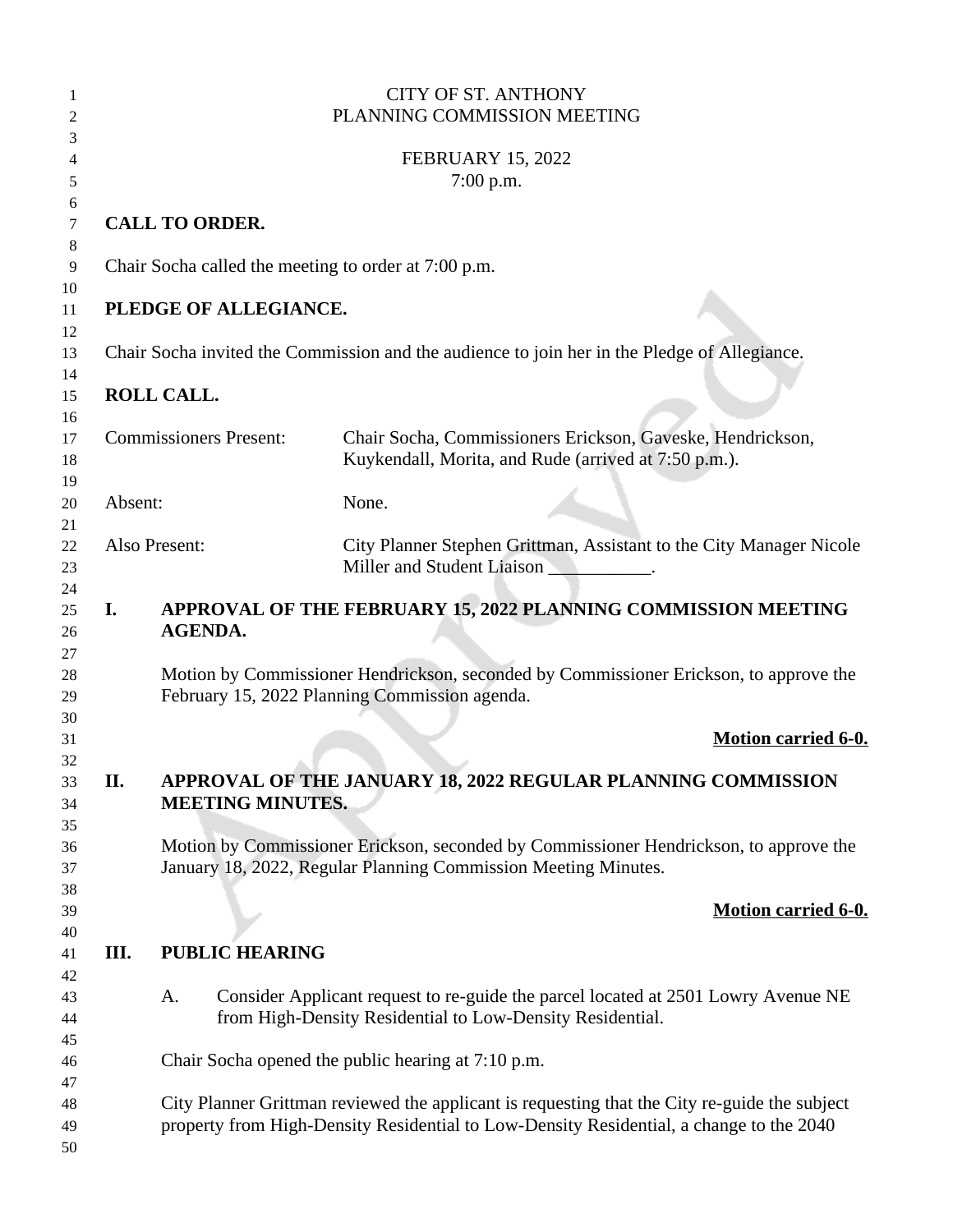| 1  | Comprehensive Plan. The parcel (2501 Lowry Avenue NE – Urban Grove) is shown on the                   |
|----|-------------------------------------------------------------------------------------------------------|
| 2  | zoning map provided and the 2040 Future Land Use map, also provided. The property                     |
| 3  | consists of approximately 11 acres after the subdivision of the westerly $4+$ acres for               |
| 4  | development of a senior housing project. The 2040 Comprehensive Plan describes High                   |
| 5  | Density Residential as a land use category that would expect to be developed at densities             |
| 6  | between 20 and 40 units per acre. The Low-Density Residential category is expected to be              |
| 7  | developed at densities between 2 and 4 units per acre. The plan includes a "Medium-Density"           |
| 8  | category with a range from 4 to 20 units per acre.                                                    |
| 9  |                                                                                                       |
| 10 | The applicant seeks a Low-Density designation as being consistent with the long-standing              |
| 11 | zoning of the property as R-1, Single Family Residential. Land Use refers to the general type         |
| 12 | and intensity of use. Zoning is a specific designation that manages the use, and extent of            |
| 13 | developed land.                                                                                       |
| 14 |                                                                                                       |
| 15 | For Zoning Map amendments (rezoning), the City conducts a public hearing by the Planning              |
| 16 | Commission, after which the zoning amendment is considered by the City Council as an                  |
| 17 | ordinance. If approved, it is adopted and the map is amended.                                         |
| 18 |                                                                                                       |
| 19 | Mr. Grittman stated for Comprehensive Plan amendments, the process is more complex. The               |
| 20 | Planning Commission holds the public hearing, and the City Council then is asked to approve           |
| 21 | the amendment for the purposes of notifying adjoining or affected jurisdictions (neighboring          |
| 22 | cities, watershed districts, school districts, affected state agencies, etc.). The jurisdictions have |
| 23 | up to 6 months to comment on the proposed amendment. Once comments are received, the                  |
| 24 | City decides how to respond to the comments, and then sends the proposed amendment (with              |
| 25 | the comments and responses) to the Metropolitan Council for review and comment. The Met               |
| 26 | Council is responsible for reviewing the document for its consistency with regional plans             |
| 27 | adopted by the Council. The Met Council will review the proposed impacts on several factors,          |
| 28 | including population projections, road and traffic considerations, impacts on regional parks,         |
| 29 | housing (and affordable housing impact), and sanitary sewer impacts – among others.                   |
| 30 |                                                                                                       |
| 31 | The process parallels the original adoption of the 2040 plan, which was prepared under the            |
| 32 | requirements of the Met Council as well. For the 2040 plan to be approved, the City was               |
| 33 | required to show how its future land use plan provided adequate land areas for the population         |
| 34 | and housing projections made by Met Council, along with the City's required allocation of             |
| 35 | affordable housing units, also assigned by Met Council.                                               |
| 36 |                                                                                                       |
| 37 | At the time the Comprehensive Plan was being prepared, there were no specific                         |
| 38 | redevelopment plans for the subject property. The property owner had removed most of the              |
| 39 | buildings in the manufactured home park, but for a few retained homes and a few                       |
| 40 | common/maintenance buildings. The City adopted its new land use plan with newly revised               |
| 41 | density allowances (between 20 and 40 units per acre) while at the same time, the property            |
| 42 | owner was preparing the site for redevelopment. Planning staff is unaware of any specific             |
| 43 | redevelopment plans provided to the City in the form of redevelopment or zoning applications          |
| 44 | or site plan requests during this period, and no formal applications were made.                       |
| 45 |                                                                                                       |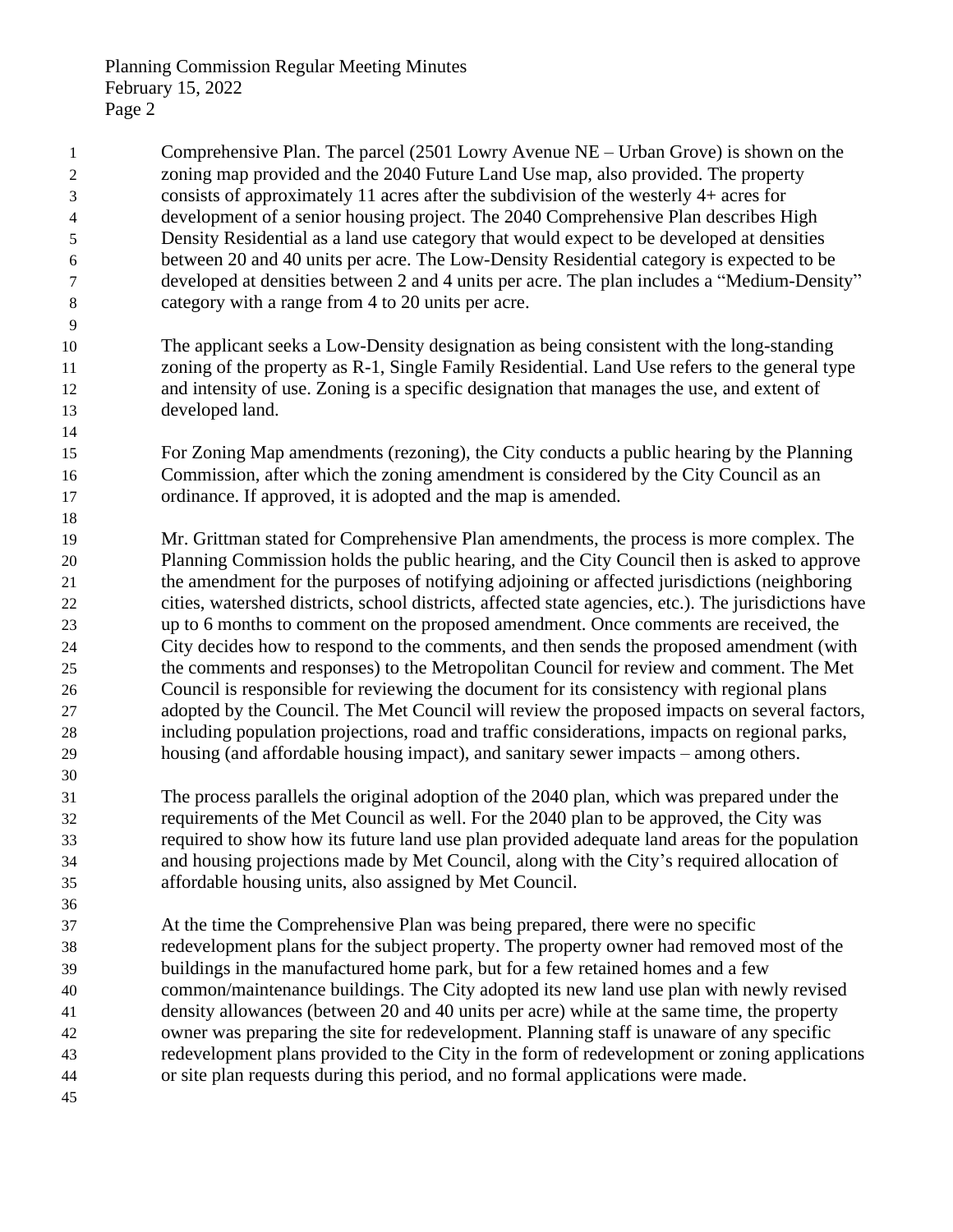After a series of back-and-forth negotiations with Met Council Staff, the Met Council formally approved the Comprehensive Plan in April of 2020 – although the formal submissions were occurring during the previous 12 months. Also during this period, the property owner began redevelopment of the property as a manufactured home park. The City considered the manufactured home park a continuing "grandfathered" use since there had been some buildings retained during the period that the park appeared to be mostly closed. The only formal land use application made during this period was for the subdivision removing the westerly 4+ acres from the bulk of the property, which is currently under development of a senior housing project.

 Chair Socha asked Mr. Grittman to explain what the Met Council is expecting from St. Anthony as far as goals. Mr. Grittman stated St. Anthony is considered an urban community. Met Council requires new development average at least 10 units per acre. The further you move out the lower the density. The 2040 growth goal was in the 500's over the unit count. Mr. Grittman does not have the specific numbers at this time. The affordability is also part of these goals. There are targets that must be met.

 The applicant is seeking a revision to the Land Use Plan, redesignating the land from High to Low-Density Residential. To pursue this amendment, the City will need to revise more than the map, since the map is directly tied to many of the numbers used elsewhere in the plan for sewer, traffic, and most notably housing. Because the Comprehensive Plan was approved with a fixed requirement for new housing units, and a component of affordable units, the land use guidance for this site afforded the opportunity to assign several of those unit applications. The Met Council Staff's approval memorandum for the City's 2040 Plan required the City to adopt an affordable unit allocation for 2020 – 2030 of 153 affordable housing units.

 Re-guiding the subject property to Low Density Residential would remove a significant portion of those affordable units from the 2020-2030 and 2030-2040 Plan inventory, and they would likely have to be reallocated to other sites. It is not clear how this might occur, and would require some presumably extensive discussions with the City for suitable locations, as well as with Met Council Staff. In that regard, it is possible that some or all of the replaced manufactured homes may qualify for a portion of that allocation, but because there is no specific development approval for the site, the mechanism for ensuring that is not clear at this point.

 Chair Socha asked if the mobile home park was legal non-conforming because it is zoned single-family and they are putting in a higher density than the zoning allows. Mr. Grittman stated because they retained some of that activity the City has taken the position it can be re-established.

 Before Staff undertakes the extensive research and Met Council discussions required to pursue and ascertain the extent of other changes necessary to accomplish the applicant's request, a determination as to whether the City considers that effort to be in the interest of the City's 2040 Plan overall and its land use goals and objectives. While the property owner is concerned that the Hennepin County Assessor is incented to raise property value (and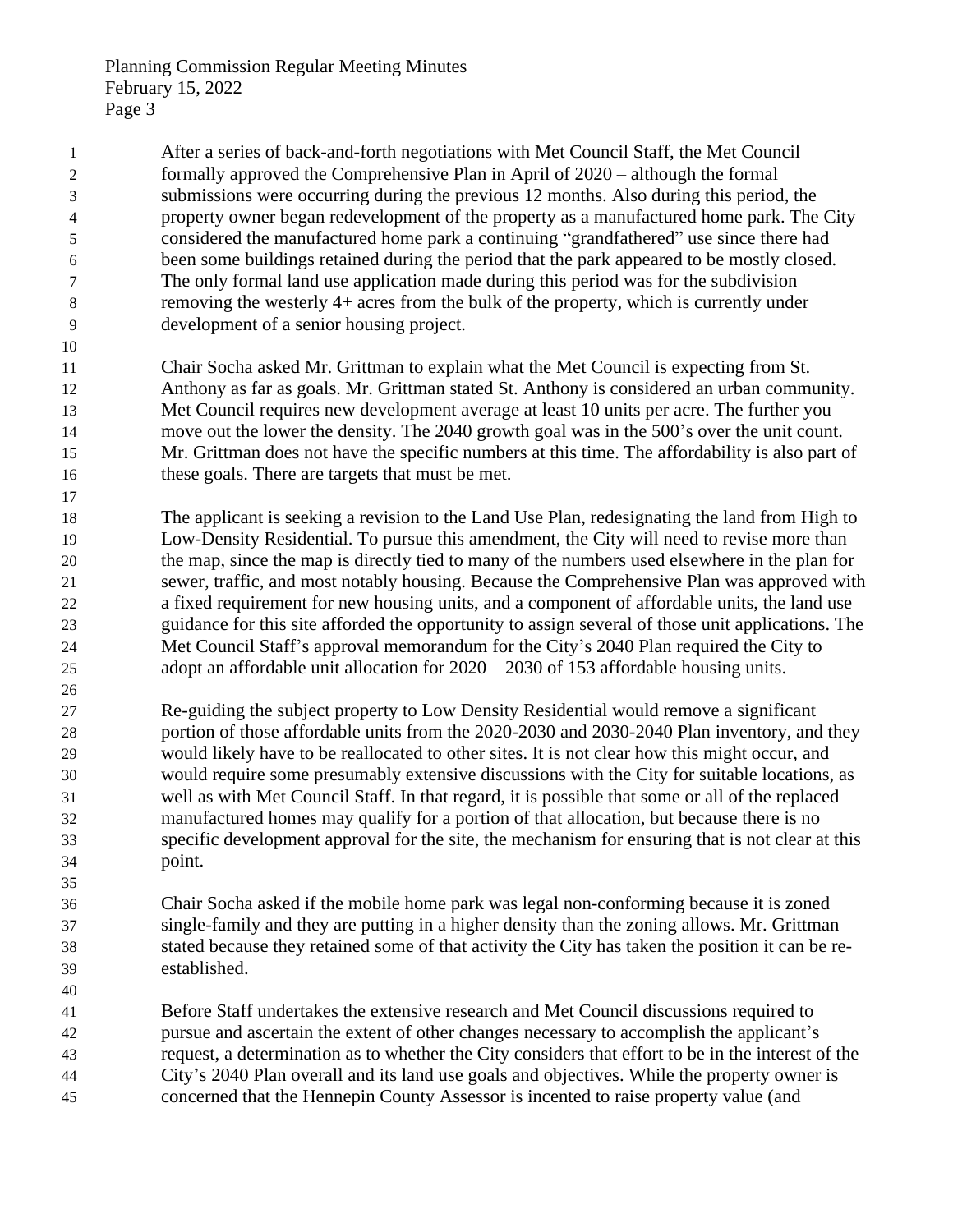property taxes) on the parcel, the land use implications for the City are separate from that interest. City Planner Grittman reviewed Staff recommends the Planning Commission forward the application for a Comprehensive Plan Amendment to the City Council re-guiding the subject property from High Density Residential to Medium Density Residential, rather than the Low Density Residential requested by the applicant. This recommendation is made based on findings that while the current zoning designation on the City's Zoning Map and the land use designation in the City's 2040 Land Use Plan are not consistent, neither is consistent with the actual intended use of the property as a Manufactured Home Park, the stated intent of the owner/applicant and the current use as it is being developed. The proposed use will result in a residential density of approximately 8 units per acre, within the 4-20 units per acre range for Medium Density in the City's 2040 Plan. The pursuit of a Medium Density designation would require changes necessary to the 2040 Plan would be a part of the applicant's land use application escrow, rather than a direct City cost. Alternatives for the Commission would be as follows: 18 18 1. Recommend denial of the Comprehensive Plan Amendment. 2. Recommend approval of the Medium-Density designation as requested by the applicant. 3. Table action on the proposal, subject to additional information from Staff or the Applicant as requested by the Commission. Also provided for Commission review was a Location Map, Application and Supporting Material. Also provided was a memorandum providing the prior discussion of potential amendment of uses in the City's Commercial and Industrial Zoning Districts, and adds a table -form list of proposed amended language for Planning Commission consideration. Commissioner Hendrickson asked if this is the same developer that previously proposed a high-density building on this site. Mr. Grittman stated it is the same owner but a different development company. Commissioner Kuykendall asked if the number of units on the site would be low-density and Mr. Grittman stated they would be right at the threshold of low-density currently. It is conceivable the owner would stop adding units to the property. Commissioner Kuykendall asked with the current number of units on the site how far off the Comprehensive Plan would it be. Mr. Grittman stated it would probably be 130 units short for that target area. Commissioner Erickson stated it seems that the applicant's major concern is having the guidance changed to reduce their property value/property taxes. He noted he is a tax assessor. He did some comparisons for other mobile home parks. If the assessor valued the property the land value would be significantly higher than \$12.50/square foot. The property is being valued as a manufactured home park. By changing the guidance it should not do anything to the property value or property taxes. Mr. Grittman stated the Applicant fears an increase to the property value/property taxes. The concern is that when looking at highest and best use, the tax assessor could increase the value based on the Comprehensive Plan guidance. Commissioner Erickson stated it appears it is being valued as a mobile home park.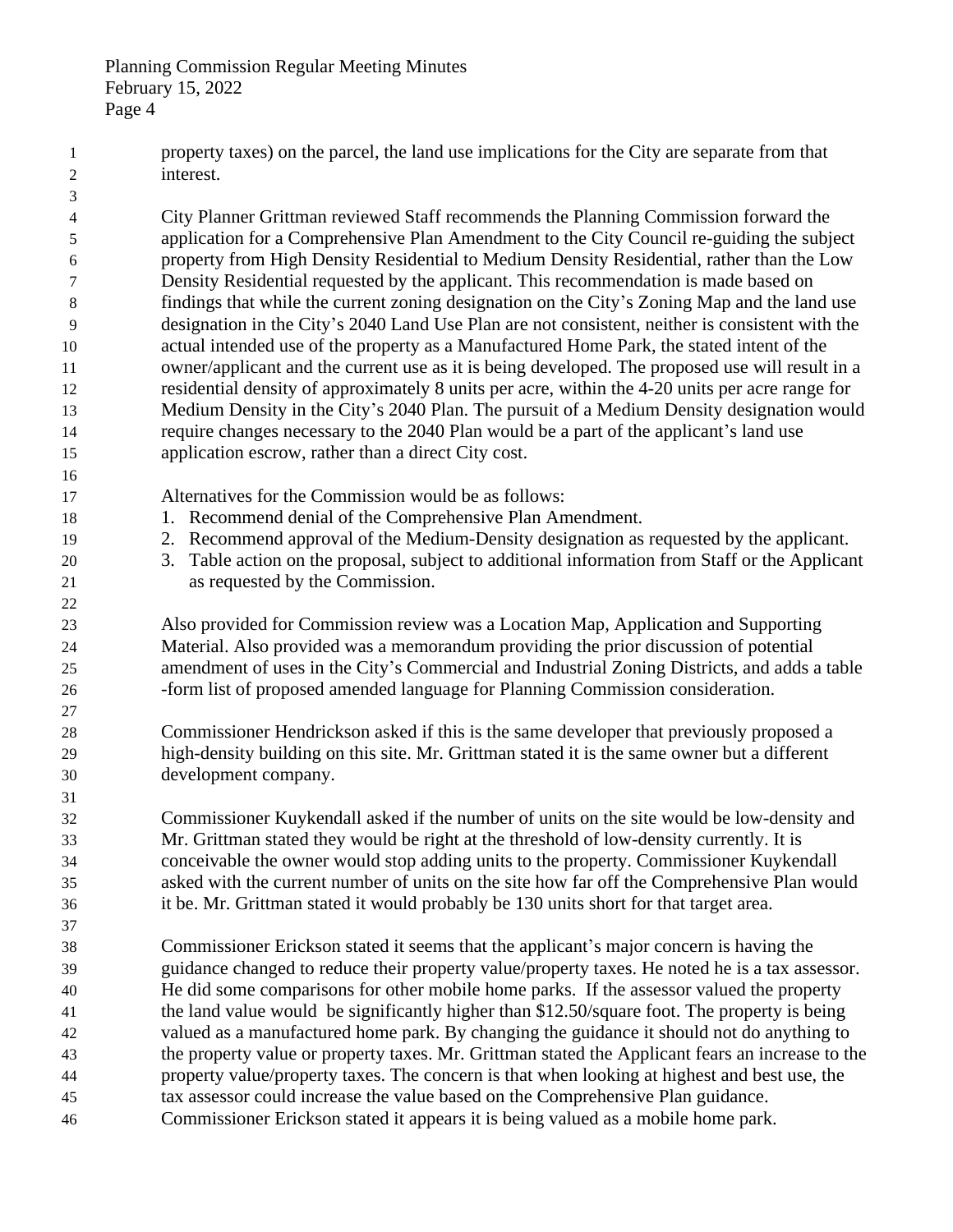Commissioner Morita summarized the Commission has 3 options to approve or reject or table action. The decision is what does the City want for that space to be. The Commission should be doing what is right for the City. Mr. Grittman stated that would be the Planning Commission's normal approach. Chair Socha stated if the Planning Commission denies this, the Applicant can still go ahead with the project because it is non-conforming and a substantial change would be made to the Comprehensive Plan. Her personal feeling is that there is no good reason to change the Comp Plan. There are very few projects as a manufactured home that are affordable. She does not 11 see it being in the City's best interest or in the Met Council's goal. There are two land uses and asked if there is a zoning that would accommodate two land uses. She would like to see it zoned high-density. She asked if there could be a mixed zoning consisting of high-density and medium-density. Mr. Grittman stated the R-4 District it would accommodate up to high- density units. Commissioner Morita asked if the Commission's role is only to address the current application. Chair Socha stated the Commission could deny the application and recommend rezoning to R-4 District. Commissioner Kuykendall asked if R-4 is considered the same as medium-density. Mr. Grittman stated R-4 allows all uses permitted or conditional up to high-density multi-family, including townhouses. Commissioner Kuykendall stated that would allow the current development and expand as they see fit. Chair Socha stated the topic of rezoning would be done adjacent to consider of the application. Commissioner Hendrickson stated she does not believe it is in the best interest of the City and would cost a lot of money for the rezoning. Chair Socha closed the public hearing at 7:44 p.m. Motion by Commissioner Kuykendall, seconded by Commissioner Erickson, to recommend denial of the application due to the Commission not finding it to be in the best interest of the City due to the cost in proceeding with the Comprehensive Plan and no apparent benefit to the City. It is contrary to the goals of the Met Council and the 2040 Comprehensive Plan. **Motion carried 6-0.** Motion by Commissioner Morita, seconded by Commissioner Erickson, to reject the application with the caveat to further discuss rezoning of the property. **Motion carried 6-0.** Commissioner Rude joined the meeting at 7:50 p.m.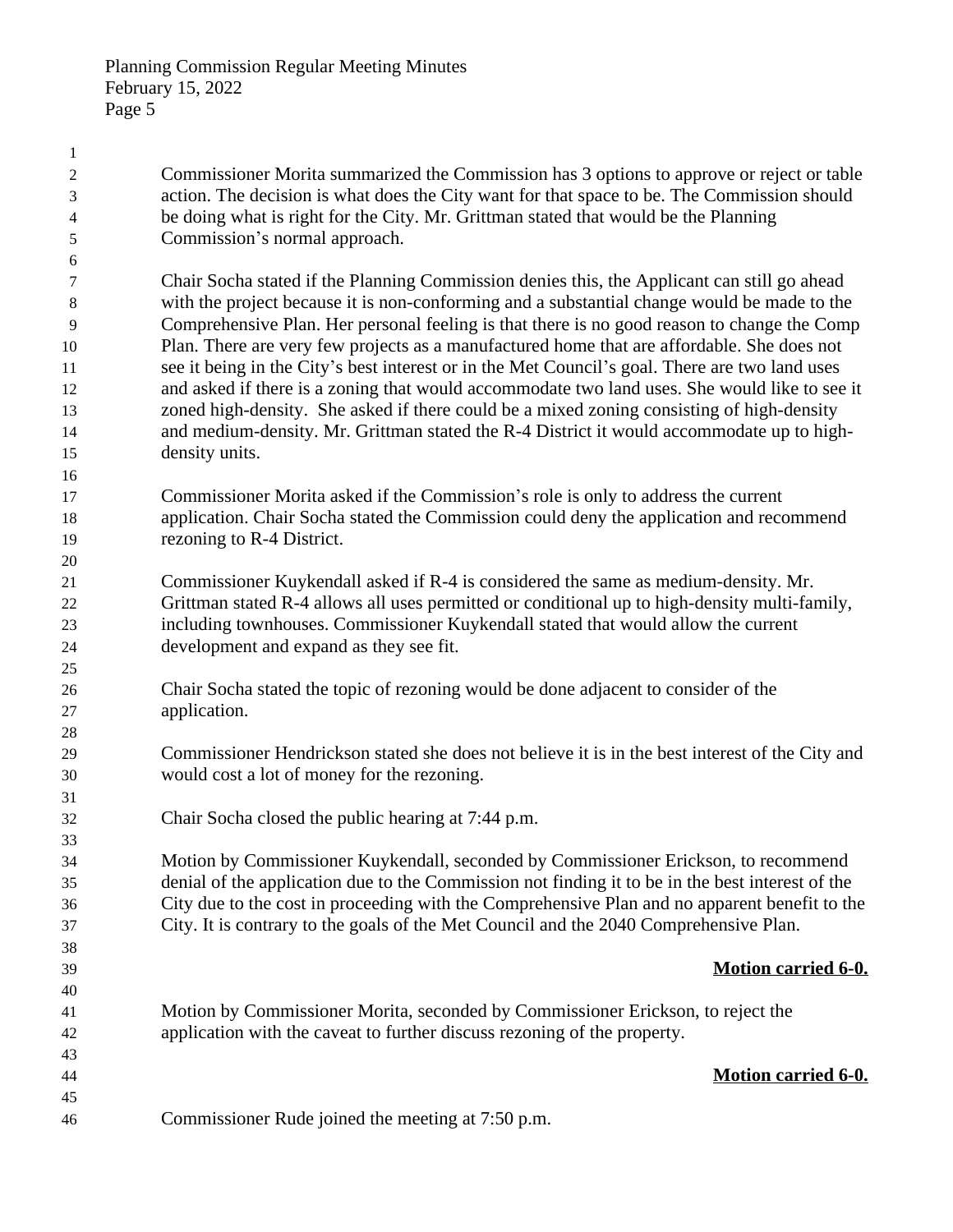Chair Socha asked Mr. Grittman how would it look procedurally for the City Council to hold a public meeting. Mr. Grittman stated he recommends the Commission recommend to City Council to call for a public hearing to consider rezoning of the property to a higher residential zoning district. Motion by Chair Socha, seconded by Commissioner Erickson, to recommend the City Council call a public hearing for the topic of rezoning the map for this area to R-4. **Motion carried 6-0-1 (Commissioner Rude abstained). IV. STAFF REPORTS – NONE. V. OTHER BUSINESS.** A. Potential Amendment of Uses in the City's Commercial and Industrial Zoning Districts. Mr. Grittman provided a memorandum containing the prior discussion of potential amendment of uses in the City's Commercial and Industrial zoning districts, and adds a table- form list of proposed amended language for Planning Commission consideration. There are references in the Comprehensive Plan related to this review, and the current districts are vague and in some cases archaic in their language. Changes to consider would be to usage and goals for each of the two districts. The purpose of the Zoning Ordinance is to implement the goals of the Comprehensive Plan, but often, it is the Zoning Ordinance that does the "heavy lifting" of purpose and general nature of these districts. The table provided includes current language and proposed changes in redline. Text that is proposed to carryover from the existing code is referenced in the second column. The third column includes changes to each of the proposed sections. The fourth column provides some commentary explaining the purpose of the changes. At this time the boundaries of these districts will not be addressed. The Comprehensive Plan's recommendations are to retain the existing zoning pattern, with the primary change being a consideration of integrating more residential development into the commercial zones. Mr. Grittman stated there is no time pressure so this could be reviewed for some time. He reviewed some of the types of businesses that fall under the Commercial District. He did the same for the Industrial District. Mr. Grittman stated the Planning Commission is asked to provide comments and thoughts on the proposals, after which Staff will prepare formal ordinance amendments for a public hearing. Commissioner Hendrickson asked about the conditions for the Commercial District and referred to hospitality uses and in particular eating and drinking facilities are required to be outside 250 feet from R-1 or R-2 whereas some other Commercial uses are not. She asked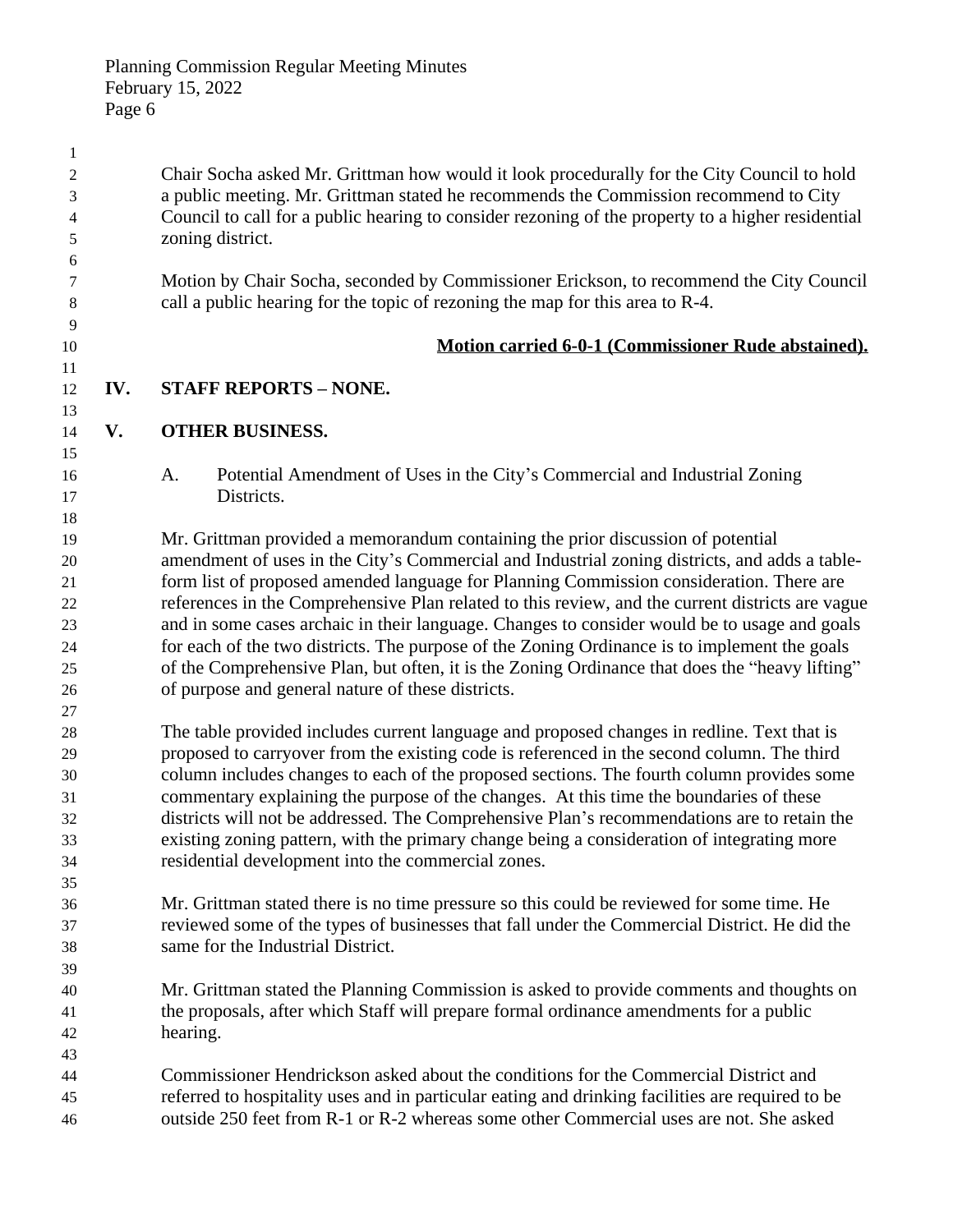| $\mathbf{1}$   | what is driving that as it would be more desirable to have these types of uses close to R-1 or  |
|----------------|-------------------------------------------------------------------------------------------------|
| $\overline{2}$ | R-2. Mr. Grittman stated he did not list everything in the uses. The condition comes out of the |
| 3              | Code for restaurants and they are allowed by a Conditional Use Permit to be within that         |
| 4              | buffer.                                                                                         |
| 5              |                                                                                                 |
| 6              | Chair Socha asked what benefit is there for having the 250 feet condition for restaurants.      |
| 7              | Some hospitality businesses can be loud and bothersome to neighbors while others would like     |
| 8              | businesses closer to homes.                                                                     |
| 9              |                                                                                                 |
| 10             | Commissioner Rude stated he is confused with the language involving a drive-thru. Mr.           |
| 11             | Grittman stated he will work on that language.                                                  |
| 12             |                                                                                                 |
| 13             | Commissioner Erickson asked if the new language is standard new language for zoning. Mr.        |
| 14             | Grittman stated it was written by Staff.                                                        |
| 15             |                                                                                                 |
| 16             | Commissioner Rude stated on the second page #7 medical, dental, veterinarian related and        |
| 17             | asked if they require a CUP. Mr. Grittman stated they are permitted. Commissioner Rude          |
| 18             | asked if a COVID testing facility were to rent space in a Commercial District would they need   |
| 19             | a Conditional Use Permit.                                                                       |
| 20             |                                                                                                 |
| 21             | Commissioner Rude asked about item $D$ – auto and noted this is a conditional use. He stated    |
|                | he could name two businesses in violation right now – Goodyear and Northland with cars          |
| 22<br>23       | parking in front of the buildings. They would need a conditional use permit to park in front.   |
|                | He likes the setbacks of the buildings. He would like the Code not to read people cannot park   |
| 24             |                                                                                                 |
| 25             | in front of the building. Mr. Grittman stated there have been problems with these types of uses |
| 26             | where there are many cars parked that they may not be working on. The storage of vehicles       |
| 27             | awaiting repair the intent was to put them behind the building. There was no intent to change   |
| 28             | any of the building setbacks.                                                                   |
| 29             |                                                                                                 |
| 30             | Chair Socha asked for clarification on display or outdoor storage of vehicles. Mr. Grittman     |
| 31             | stated display is for uses selling vehicles and storage are vehicles awaiting repair.           |
| 32             |                                                                                                 |
| 33             | Commissioner Rude suggested the word "temporary" be used for pickup in the front or for         |
| 34             | display. Mr. Grittman stated there could be a 24 or 48 hour limitation but that may be an issue |
| 35             | with enforcement.                                                                               |
| 36             |                                                                                                 |
| 37             | Commissioner Morita asked how this would affect current businesses. Mr. Grittman stated         |
| 38             | existing businesses that are using property legally they would be grandfathered and allowed.    |
| 39             | Commissioner Morita stated new uses could apply for a Conditional Use Permit.                   |
| 40             |                                                                                                 |
| 41             | Commissioner Rude stated he agreed. If there are complaints they can be looked at on an         |
| 42             | individual basis.                                                                               |
| 43             |                                                                                                 |
| 44             | Commissioner Kuykendall referred to semi-trailer parking. He stated buses and street trucks     |
| 45             | need to be addressed. Mr. Grittman stated currently the language would not allow buses.         |
| 46             |                                                                                                 |
|                |                                                                                                 |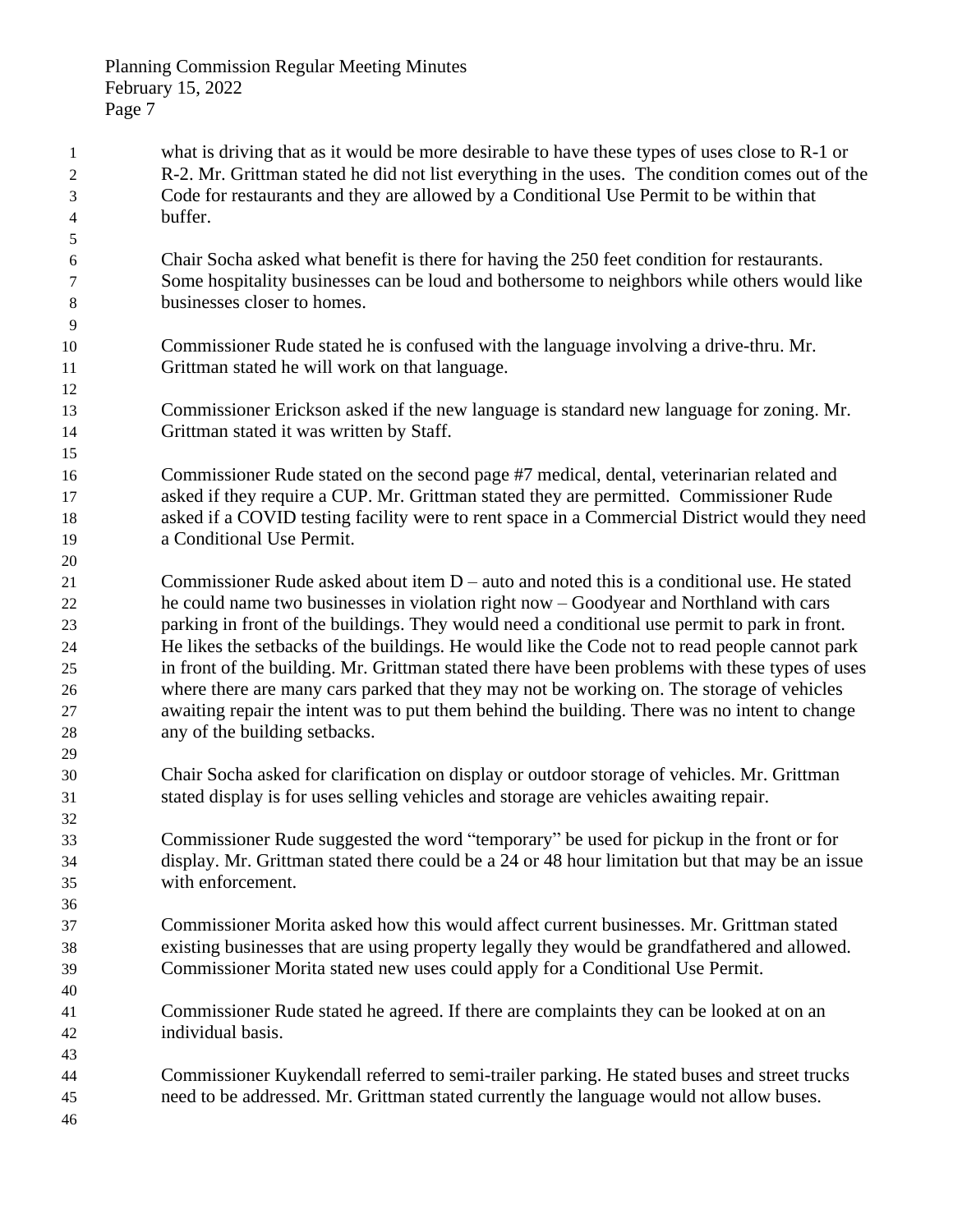Chair Socha stated there is not a consensus on how to fine tune the portion referring to selling cars. Mr. Grittman would like to think about that more.

 Chair Socha requested a discussion about car washes. The wording about screening and noise seems strict. Mr. Grittman stated it is related to the recent experience and one of the difficulties with the application that came forward was carwashes were listed as conditional use permit but there were no specific standards assigned to that CUP. It would be useful to have some specific standards should future requests come in for a carwash particularly in regard to the noise and the lights. Commissioner Rude suggested a distance be added regarding noise and lights for carwashes. Mr. Grittman noted the conditions could be met and pertain to adjoining residential property. Commissioner Rude suggested adding the same wording to #3. Commissioner Morita suggested keeping #3 as is and the rest of the Commission agreed. Commissioner Rude suggested #2 and #4 be changed removing "adjoining residential property". Chair Socha stated offices generally operate during the day which would not be the case for carwashes. Commissioner Rude stated there needs to be restrictions on what is being controlled and could be solved with a noise or lighting ordinance for all businesses. Mr. Grittman stated there are noise standards set by the Pollution Control Agency. They are not always easy to measure.

 Commissioner Rude suggested charging stations be added to (G) Motor fuel station. Mr. Grittman stated as time goes on charging stations will convert to be close to fuel stations. Commissioner Hendrickson stated a charging station will be more integrated into other businesses as accessories. Mr. Grittman stated currently there is no regulation to EV Charging Stations. Commissioner Hendrickson asked if Cub Foods wanted to put in EV Charging Stations would a conditional use permit be needed. Mr. Grittman stated probably not for one or two and the impact of more units would need to be managed. Commissioner Morita stated there does not to be additional language added to (G). Commissioner Hendrickson suggested Staff look at other city's ordinances to see how they handle EV charging stations. Mr. Grittman stated he will research further.

 Commissioner Hendrickson asked if the last discussion on micro-breweries is indicated in the redline and Mr. Grittman stated he did not add the results of those discussions but will do so.

- **VI. COMMUNITY FORUM.**
- 

No one appeared to address the Planning Commission.

## **VII. INFORMATION AND ANNOUNCEMENTS.**

 Commissioner Morita stated he attended the last City Council Meeting and presented the request for new sign at the High School. The City Council thanked the Planning Commission for their work.

- Mr. Grittman stated the Bremer/Interstate development was approved by the City Council.
- **VIII. ADJOURNMENT.**